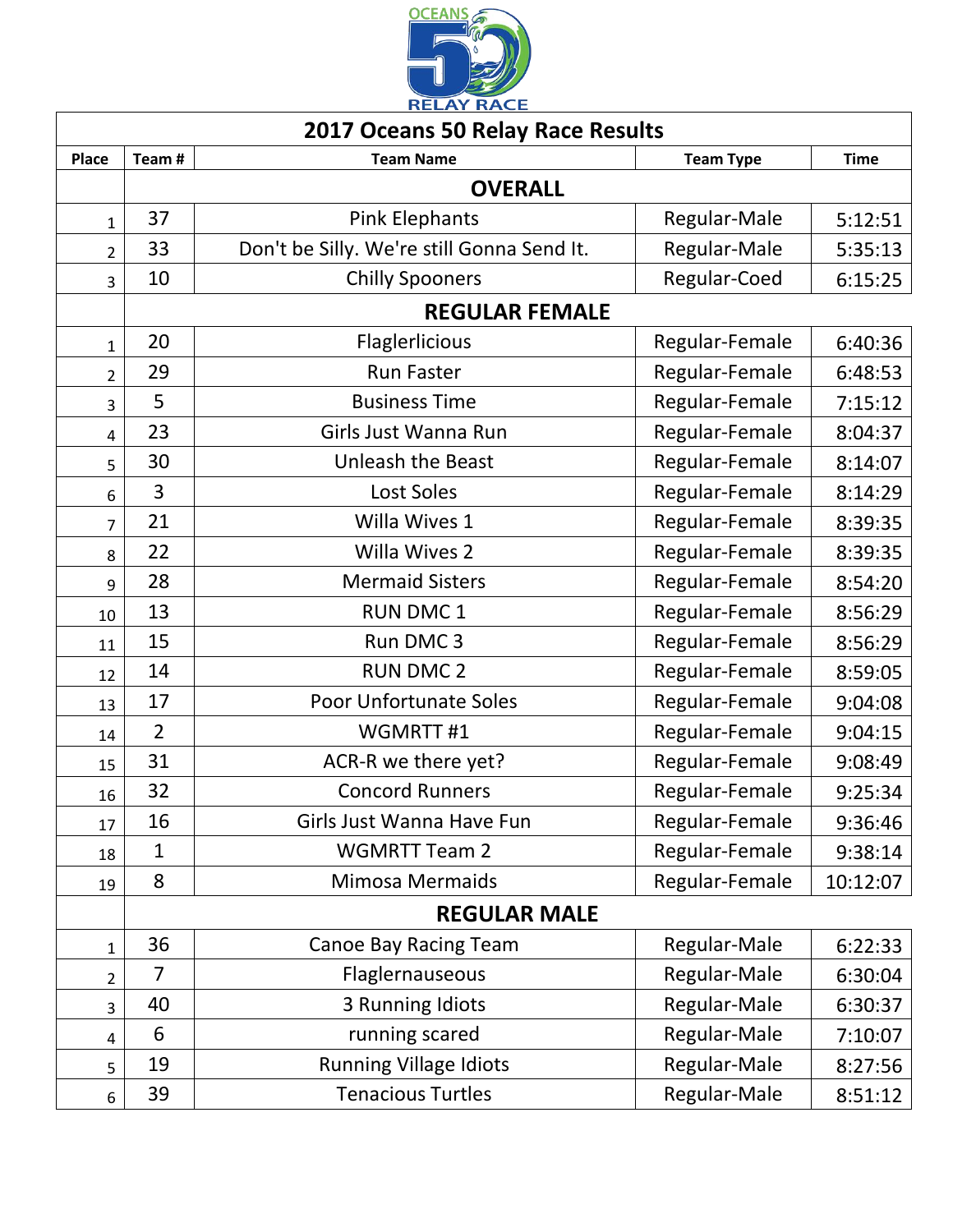|                         | 11                     | <b>Cool Runnings</b>                       | Regular-Male   | 7:08:25 |  |
|-------------------------|------------------------|--------------------------------------------|----------------|---------|--|
|                         |                        | <b>REGULAR COED</b>                        |                |         |  |
| $\mathbf{1}$            | 35                     | No Longer The Bald and the Beautiful       | Regular-Coed   | 6:46:59 |  |
| $\overline{2}$          | 38                     | 80.4672 Km #RelivingOurYouth               | Regular-Coed   | 6:50:03 |  |
| 3                       | 18                     | <b>Surrounded by Beaches</b>               | Regular-Coed   | 7:15:35 |  |
| 4                       | 9                      | Locos for the run                          | Regular-Coed   | 7:22:34 |  |
| 5                       | 12                     | <b>Blue Wave</b>                           | Regular-Coed   | 8:25:28 |  |
| 6                       | 41                     | Emojis                                     | Regular-Coed   | 8:46:02 |  |
| $\overline{7}$          | 27                     | For The Ale Of It                          | Regular-Coed   | 9:16:37 |  |
|                         |                        | <b>ULTRA COED</b>                          |                |         |  |
| $\mathbf{1}$            | 25                     | <b>Gruesome Twosome</b>                    | Ultra-Coed     | 7:41:07 |  |
| $\overline{2}$          | 34                     | A Running Joke                             | Ultra-Coed     | 7:57:11 |  |
| 3                       | 24                     | Why not?                                   | Ultra-Coed     | 8:31:51 |  |
|                         |                        | <b>ULTRA MALE</b>                          |                |         |  |
| $\mathbf{1}$            | 26                     | Don't Chafe - Run Naked                    | Ultra-Male     | 8:42:25 |  |
|                         |                        | <b>SOLO FEMALE</b>                         |                |         |  |
| $\mathbf{1}$            | 4                      | <b>TyeDye Redefining DFL</b>               | SOLO-Female    | 9:44:51 |  |
|                         | <b>OVERALL RESULTS</b> |                                            |                |         |  |
| $\mathbf{1}$            | 37                     | <b>Pink Elephants</b>                      | Regular-Male   | 5:12:51 |  |
| $\overline{2}$          | 33                     | Don't be Silly. We're still Gonna Send It. | Regular-Male   | 5:35:13 |  |
| 3                       | 10                     | <b>Chilly Spooners</b>                     | Regular-Coed   | 6:15:25 |  |
| $\overline{\mathbf{4}}$ | 36                     | <b>Canoe Bay Racing Team</b>               | Regular-Male   | 6:22:33 |  |
| 5                       | $\overline{7}$         | Flaglernauseous                            | Regular-Male   | 6:30:04 |  |
| 6                       | 40                     | 3 Running Idiots                           | Regular-Male   | 6:30:37 |  |
| 7                       | 20                     | Flaglerlicious                             | Regular-Female | 6:40:36 |  |
| 8                       | 35                     | No Longer The Bald and the Beautiful       | Regular-Coed   | 6:46:59 |  |
| 9                       | 29                     | <b>Run Faster</b>                          | Regular-Female | 6:48:53 |  |
| 10                      | 38                     | 80.4672 Km #RelivingOurYouth               | Regular-Coed   | 6:50:03 |  |
| 11                      | 11                     | <b>Cool Runnings</b>                       | Regular-Male   | 7:08:25 |  |
| 12                      | 6                      | running scared                             | Regular-Male   | 7:10:07 |  |
| 13                      | 5                      | <b>Business Time</b>                       | Regular-Female | 7:15:12 |  |
| 14                      | 18                     | <b>Surrounded by Beaches</b>               | Regular-Coed   | 7:15:35 |  |
| 15                      | 9                      | Locos for the run                          | Regular-Coed   | 7:22:34 |  |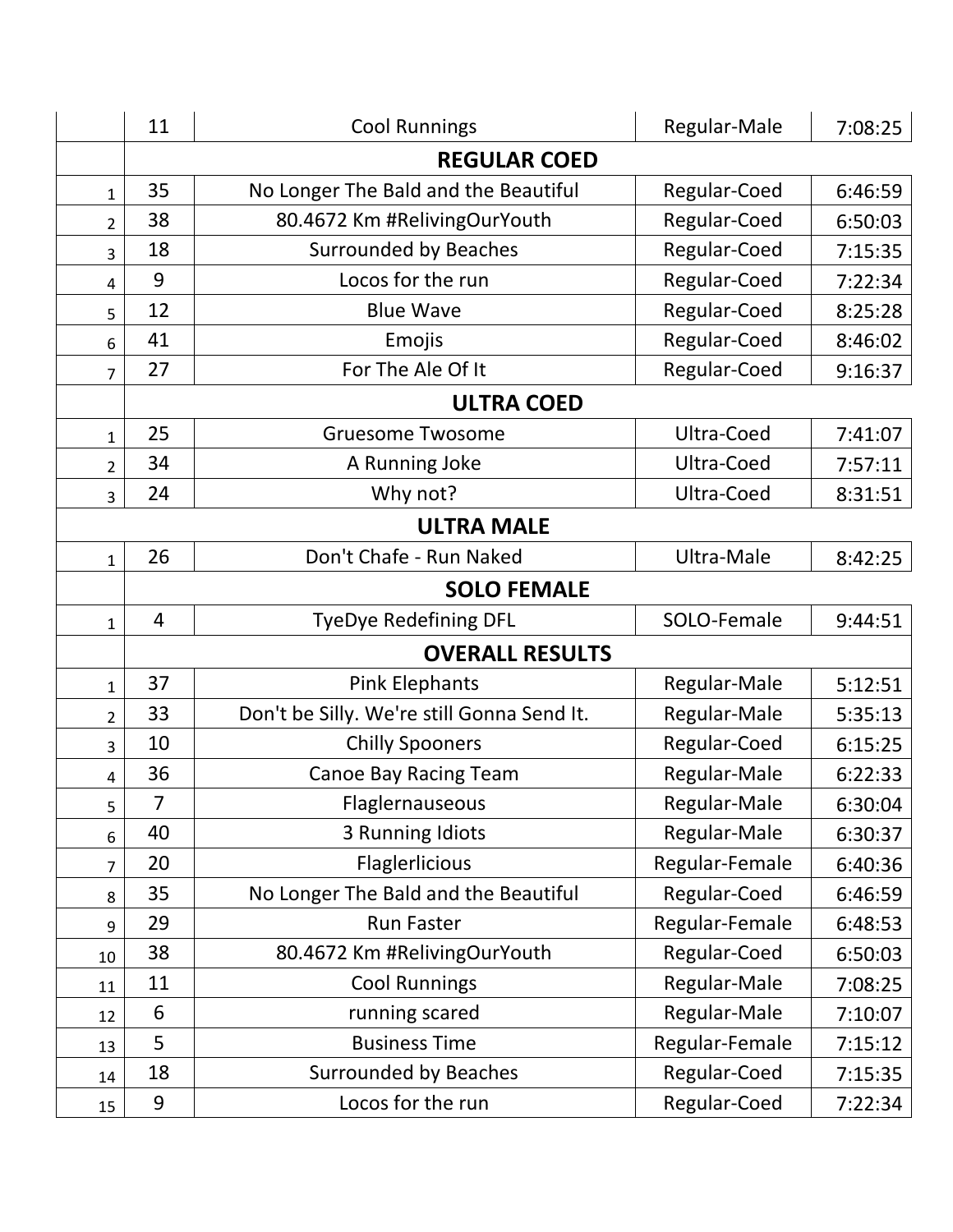| 20 | 25             | <b>Gruesome Twosome</b>       | Ultra-Coed     | 7:41:07  |
|----|----------------|-------------------------------|----------------|----------|
| 16 | 34             | A Running Joke                | Ultra-Coed     | 7:57:11  |
| 17 | 23             | Girls Just Wanna Run          | Regular-Female | 8:04:37  |
| 18 | 30             | <b>Unleash the Beast</b>      | Regular-Female | 8:14:07  |
| 19 | 3              | <b>Lost Soles</b>             | Regular-Female | 8:14:29  |
| 21 | 12             | <b>Blue Wave</b>              | Regular-Coed   | 8:25:28  |
| 22 | 19             | Running Village Idiots        | Regular-Male   | 8:27:56  |
| 23 | 24             | Why not?                      | Ultra-Coed     | 8:31:51  |
| 24 | 21             | Willa Wives 1                 | Regular-Female | 8:39:35  |
| 25 | 22             | <b>Willa Wives 2</b>          | Regular-Female | 8:39:35  |
| 26 | 26             | Don't Chafe - Run Naked       | Ultra-Male     | 8:42:25  |
| 27 | 41             | Emojis                        | Regular-Coed   | 8:46:02  |
| 28 | 39             | <b>Tenacious Turtles</b>      | Regular-Male   | 8:51:12  |
| 29 | 28             | <b>Mermaid Sisters</b>        | Regular-Female | 8:54:20  |
| 30 | 13             | <b>RUN DMC1</b>               | Regular-Female | 8:56:29  |
| 31 | 15             | Run DMC 3                     | Regular-Female | 8:56:29  |
| 32 | 14             | <b>RUN DMC 2</b>              | Regular-Female | 8:59:05  |
| 33 | 17             | <b>Poor Unfortunate Soles</b> | Regular-Female | 9:04:08  |
| 34 | $\overline{2}$ | WGMRTT#1                      | Regular-Female | 9:04:15  |
| 35 | 31             | ACR-R we there yet?           | Regular-Female | 9:08:49  |
| 36 | 27             | For The Ale Of It             | Regular-Coed   | 9:16:37  |
| 37 | 32             | <b>Concord Runners</b>        | Regular-Female | 9:25:34  |
| 38 | 16             | Girls Just Wanna Have Fun     | Regular-Female | 9:36:46  |
| 39 | $\mathbf{1}$   | <b>WGMRTT Team 2</b>          | Regular-Female | 9:38:14  |
| 40 | $\overline{4}$ | <b>TyeDye Redefining DFL</b>  | SOLO-Female    | 9:44:51  |
| 41 | 8              | <b>Mimosa Mermaids</b>        | Regular-Female | 10:12:07 |

## **GRAHAM SWAMP LEG (LEG 3)**

|                  |        | `           |
|------------------|--------|-------------|
| <b>Team</b><br># | Gender | <b>Time</b> |
|                  |        |             |
| 37               | m      | 26:28       |
| 7                | m      | 28:59       |
| 38               | m      | 29:18       |
| 18               | m      | 29:20       |
| 33               | m      | 29:41       |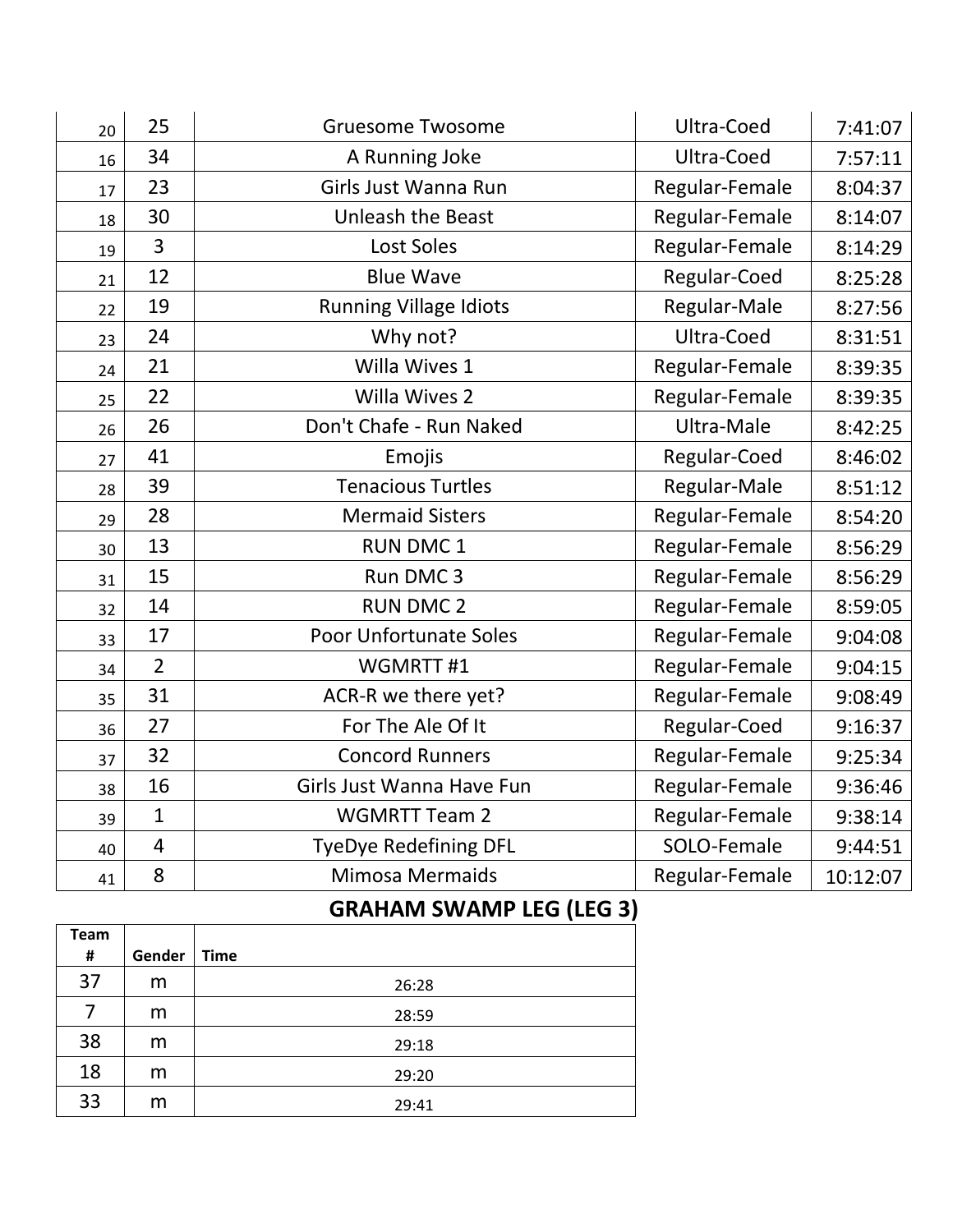| 10             | m            | 29:44 |      |
|----------------|--------------|-------|------|
| 35             | m            | 29:56 |      |
| 20             | f            | 30:03 |      |
| 9              | m            | 30:26 |      |
| 36             | m            | 30:40 |      |
| 5              | f            | 30:53 |      |
| 6              | f            | 30:59 |      |
| 40             | m            | 32:39 |      |
| 29             | f            | 32:51 |      |
| 19             | m            | 33:38 | Dark |
| 26             | m            | 37:49 |      |
| 24             | m            | 38:06 | Dark |
| 34             | m            | 38:13 |      |
| 25             | f            | 38:52 |      |
| 17             | f            | 42:19 | Dark |
| 11             | m            | 43:51 |      |
| 41             | f            | 44:06 |      |
| 21             | f            | 44:18 | Dark |
| 22             | f            | 44:22 | Dark |
| 30             | f            | 44:41 |      |
| 39             | $\mathsf f$  | 45:00 | Dark |
| 12             | m            | 45:21 |      |
| 3              | $\mathsf f$  | 45:36 |      |
| 27             | m            | 48:02 | Dark |
| 23             | f            | 51:01 |      |
| 15             | f            | 51:17 | Dark |
| 16             | f            | 51:17 | Dark |
| 13             | f            | 51:26 | Dark |
| 14             | $\mathsf f$  | 51:32 | Dark |
| 4              | $\mathsf f$  | 52:28 | Dark |
| $\overline{2}$ | $\mathsf{f}$ | 53:28 | Dark |
| $\mathbf{1}$   | f            | 55:22 | Dark |
| 28             | $\mathsf f$  | 55:35 | Dark |